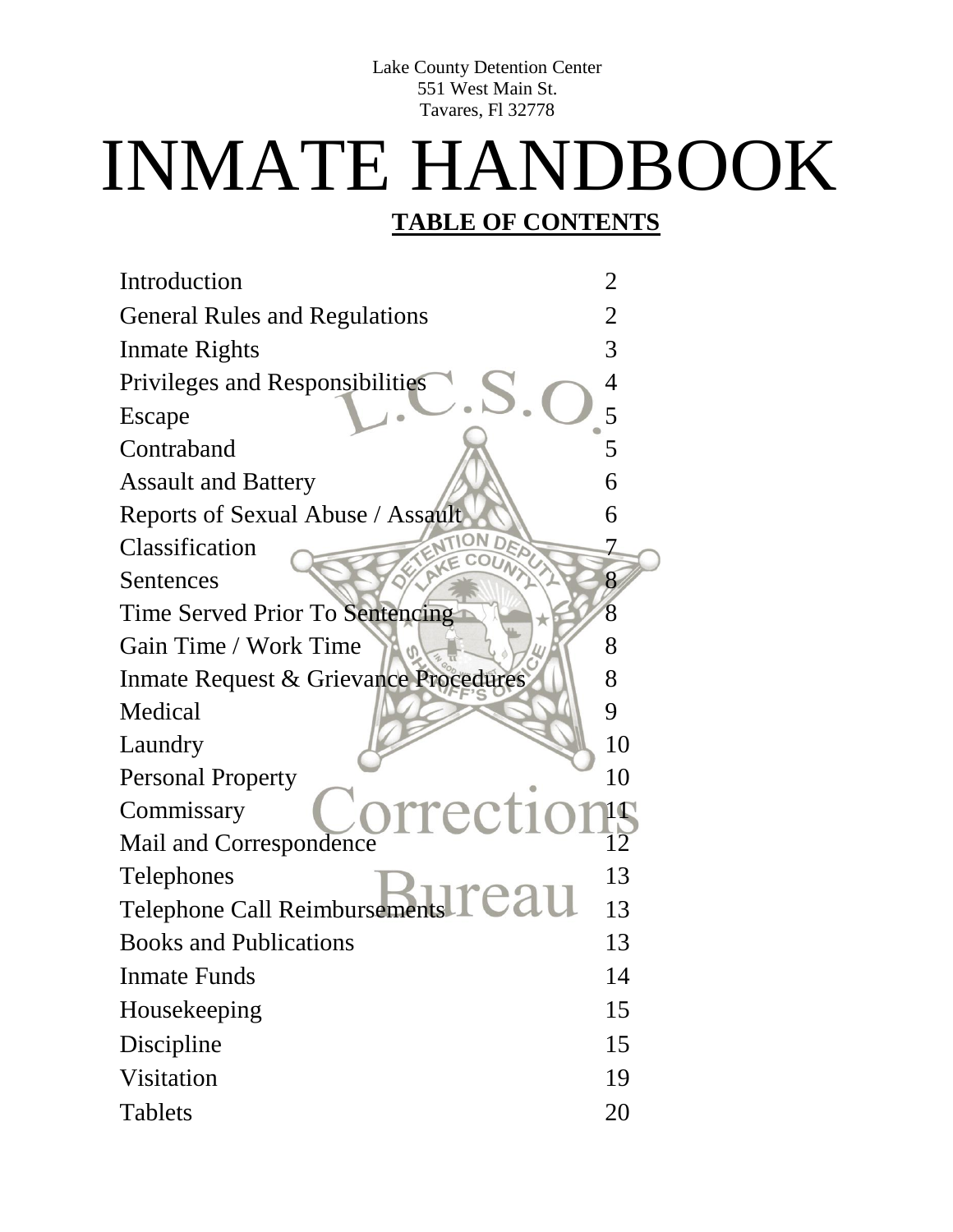# **INTRODUCTION**

You are now in the custody of the Lake County Detention Center, Tavares, Florida. This booklet will serve to inform you of the rules and regulations as set forth by this facility. You are advised to read, understand, and follow these instructions. Violation of the rules and regulations will result in disciplinary action.

This booklet is the property of the Lake County Detention Center and must be returned when you are being released from this facility. Destroying, altering or damaging this booklet is in violation of Florida Model Jail Standards and you may be charged accordingly for such violation.

Your behavior will always be noted and the privileges you earn or the discipline you receive will depend upon your individual behavior.

# **GENERAL RULES AND REGULATIONS**

These rules are general guidelines to be followed by all inmates. They are not totally inclusive and are subject to change. Correctional personnel will be able to answer questions pertaining to rules and regulations. All orders, directives, and requests will be complied with immediately.

- 1. **Behavior** General "Horseplay" or conduct that disrupts the orderly running of the facility will not be tolerated. All Detention Deputies and staff members will be called Mr., Ms., or Deputy, as appropriate, along with their last names. No other terms will be used.
- 2. **Assigned Areas-** An inmate is required to be in their assigned area, unless otherwise authorized by a supervising staff member. Inmates shall not enter any cell or pod area where they are not assigned.
- 3. **Personal Hygiene** Inmates are encouraged to be neatly groomed at all times and a shower should be taken daily. Fingernails shall not be longer than 1/8" past the end of the finger. No outlandish haircuts will be permitted during your incarceration.
- 4. **Issued Clothing** Inmates will be dressed in the prescribed clothing at all times. No personal clothing will be in the possession of an inmate except the specific items identified in this booklet. Dress code will be maintained as follows:
	- a. Out of Pod- Full uniform (trousers, top and footwear) will be worn at all times when out of the housing area for any reason.
	- b. In Pod- Issued clothing must be worn in dayrooms at all times and especially during feeding times. Inmates will wear either their issued uniform or commissary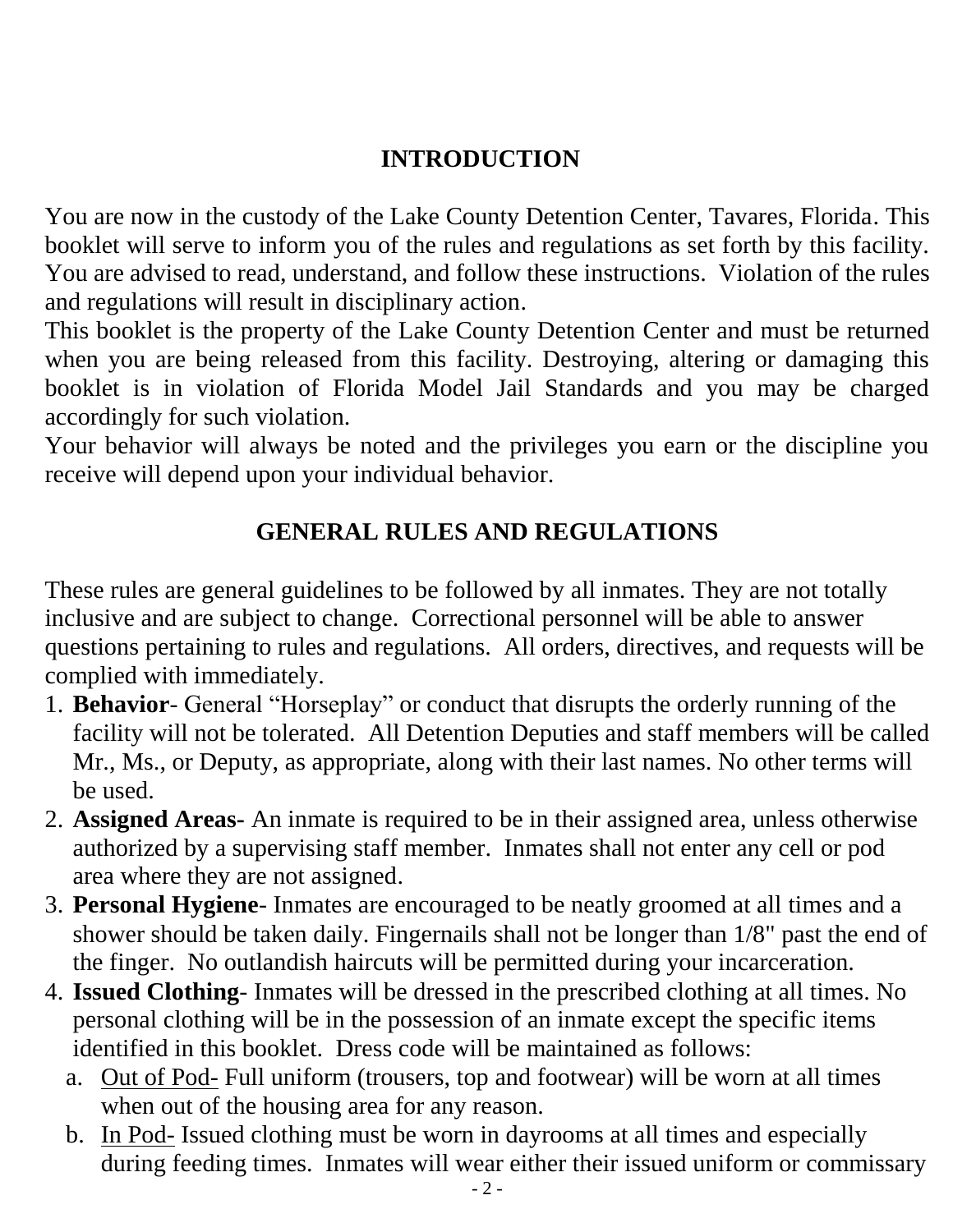purchased shorts and T-shirt or thermal wear. All clothing must be worn appropriately (not pulled down below the waist and exposing underwear).

- 5. **Laundry -** All issued clothing will be exchanged two (2) times each week. Linens will be exchanged one (1) time each week. Your personal garments will be laundered two (2) times each week at your own risk (missing, damaged, or lost items will not be replaced).
- 6. **Photo I.D. -** All inmates are issued identification photo ID's during the intake process. This Photo ID shall be worn on the front shirt pocket, with the picture and name visible at all times. Loss of your Photo ID will result in the deduction of \$5.00 from your account as a replacement cost. DAMAGED OR BROKEN ID'S MUST BE GIVEN TO A DETENTION DEPUTY.
- 7. **Searches -** Inmates shall cooperate with searches of their persons and property at all times.
- 8. **Work -** A doctor, nurse, or medical professional will make the determination if an inmate is physically able to work. Inmates held in from work for medical reasons can be denied recreation if deemed necessary by medical personnel. Sentenced inmates may work, if eligible, as part of the sentence imposed by the Judge. Any inmate refusing to work will be placed in segregation and disciplinary charges filed.
- 9. **Sick call -** Sick call is held five (5) days a week. Any requests to see a physician or dentist will be done by filling out a Medical Request Form and giving it to a nurse.

# **INMATE RIGHTS**

The Lake County Detention Center affirms its determination to protect and promote the safety and Constitutional Rights of inmates, and shall seek a balance between the expression of individual rights and the preservation of facility security and order. Inmates shall not be subject to personal abuse or injury, corporal punishment, disease, property damage and/or harassment. Furthermore, inmates shall be expected to treat one another with mutual respect, mindful of others rights without discrimination, violence or threat of violence.

In addition, inmates have the following rights:

- 1. The right of access to courts.
- 2. You have the right to legal counsel from an attorney of your choice. Inmates who are pro se have the availability of the Law Library and materials contained therein.
- 3. You have the right to be informed of the rules and regulations concerning the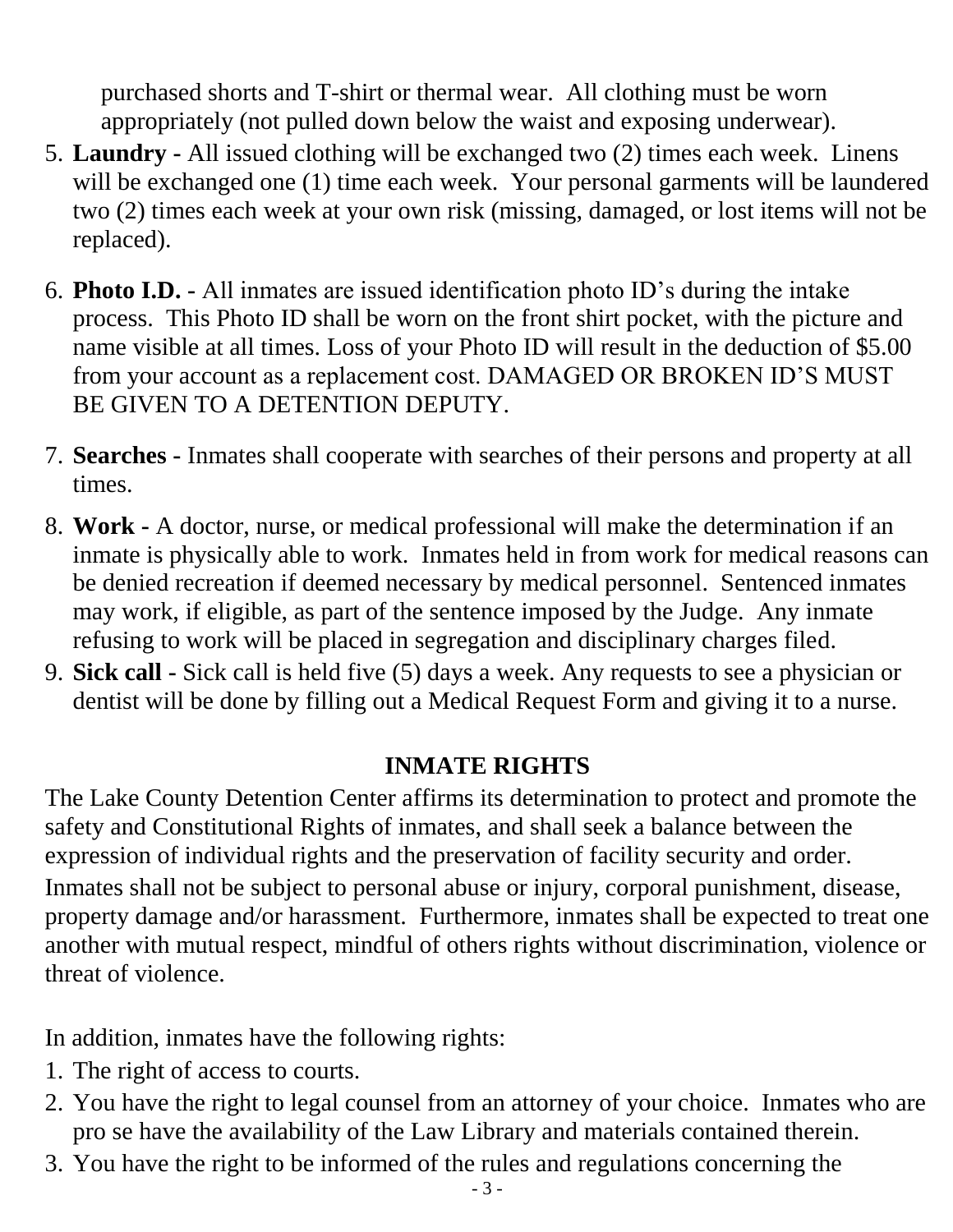operation of this facility as it applies to the inmate population.

- 4. The right to participate in religious practices that do not threaten or disrupt facility security and order.
- 5. You have the right to health care, which includes nutritious meals, proper bedding and clothing, and a laundry schedule for cleanliness of the same, an opportunity to shower regularly, proper ventilation for warmth and fresh air, toilet articles, medical and dental treatment.
- 6. You have the right to visit or correspond with friends and family, EXCEPT that you may not correspond with other inmates in this or any other facility.
- 7. You have the right to a mechanism for airing of complaints.

# **Pregnant Female Restraint Procedure**

**1.** Per 944.241, F.S; Restraints may not be used on a pregnant inmate during labor, delivery and postpartum recovery, unless a Shift Supervisor makes an individualized determination that the pregnant inmate presents an extraordinary circumstance, except that: **a.** The physician may request that restraints not be used for documentable medical purposes, the Detention Deputy, accompanying the pregnant inmate may consult with the medical staff; however, if the Deputy determines there is an extraordinary public safety risk, the Deputy is authorized to apply restraints as limited by the following: **2.** Upon documented knowledge through the Medical Staff that an inmate is pregnant, only wrist restraints will be utilized. The wrist restraints will be applied in such a way that the pregnant inmate is able to protect herself in the event of a forward fall.

Restraints will be applied in front of the pregnant inmate.

a. Pregnant females will not be cuffed behind their back

**b.** Leg, ankle or waist restraints may not be used on any pregnant inmate who is in labor or delivery.

**a.** If the inmate poses an extraordinary circumstance, the type and use of restraint must be done in the least restrictive manner necessary and still maintain security. The Shift Supervisor or above will be required to approve the least restrictive manner.

**b.** Should extraordinary circumstances occur, a written report detailing the circumstances will be generated. The report will also detail the means of restraints utilized. A copy of the report will be reviewed by the Shift Supervisor and forwarded through the chain of command to the Major of Criminal Justice Operations. The original report shall be forwarded to Medical to be included in the inmates' medical file.

# **PRIVILEGES AND RESPONSIBILITIES**

1. You have the privilege of reading material for educational purposes or personal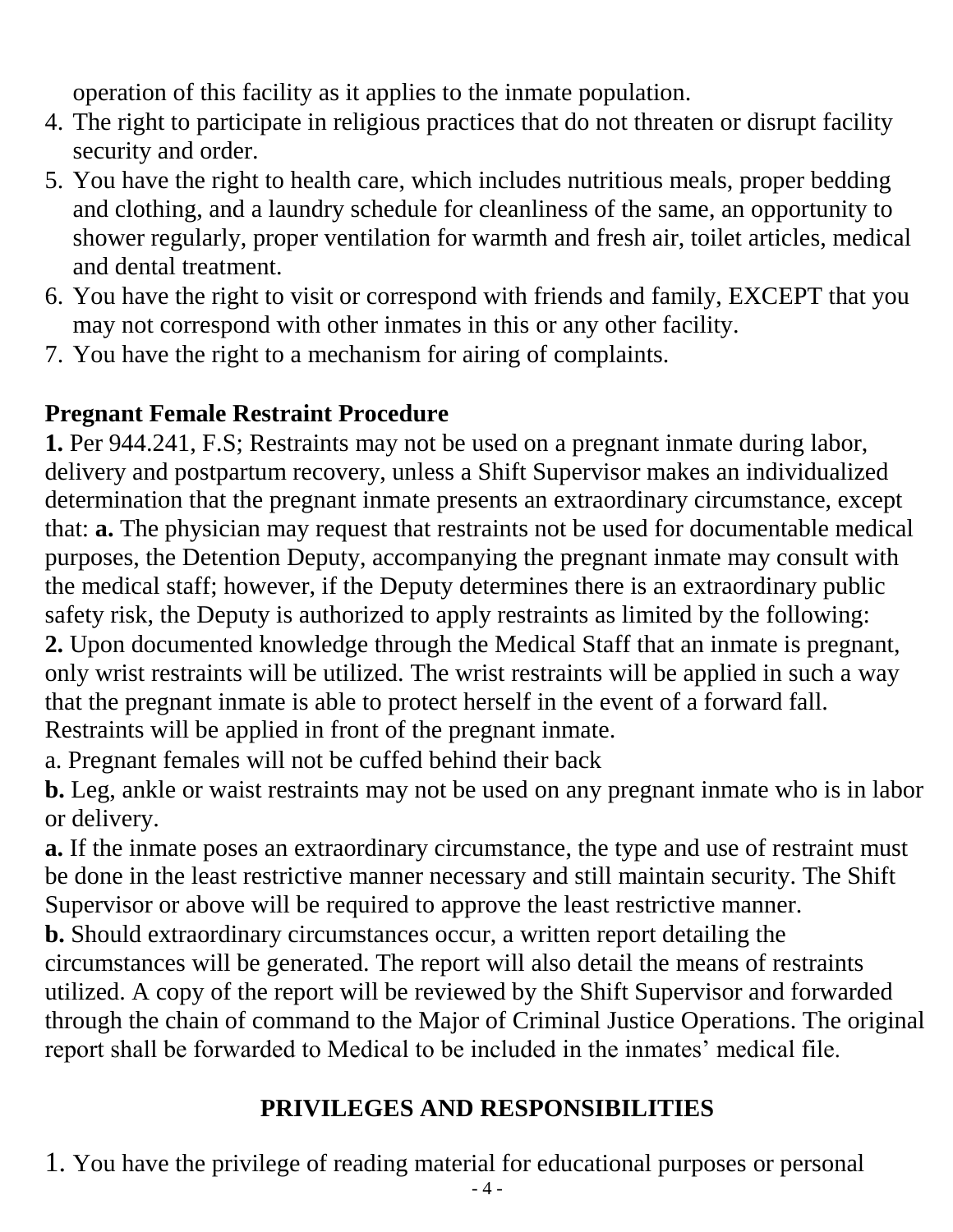enjoyment.

- 2. You have the responsibility to treat others, both employees and inmates in a proper manner.
- 3. It is **YOUR** responsibility to know and abide by the rules of this facility and to let your family, friends and others who may correspond with you; know the rules of this facility. Important information and this handbook can be accessed through the internet at www.lcso.org.
- 4. It is your responsibility to not waste food, to follow the laundry and shower schedule, to maintain neat and clean living quarters, and to seek medical and dental care.
- 5. It is your responsibility to conduct yourself properly during visits, to not accept or pass contraband, and not to violate the law through your correspondence.
- 6. You have the responsibility to take advantage of activities that may help you live a successful and law abiding life within this facility and in the community.

### **ESCAPE**

*Florida Statutes, Chapter 944.40*, Escapes; penalty – Any prisoner confined in any prison, jail, road camp or other penal institution, state, county, or municipal, or working upon public roads or being transported to or from a place of confinement, who escapes or attempts to escape from such confinement, he shall be punished by imprisonment of not more than fifteen (15) years. Escape carries the punishment of imprisonment and in all cases, is considered a felony.

# **CONTRABAND**

Contraband is any item or article inside the correctional facility, on the property of the facility, or in the possession of an inmate that was not issued, an item not approved for purchase at the commissary, an item not authorized and approved for delivery by mail, or an item not authorized to be brought into the facility by a visitor. Items that have been altered from their original condition or items passed from one inmate to another without proper authorization will also be considered contraband.

No inmate, employee or any other person shall bring or cause to be brought into or upon the property of a correctional facility, to give to an inmate any article which is defined herein as contraband; or to give any inmate anything which is not specifically authorized by written correctional facility directives, or which has not been specifically authorized by corrections administration.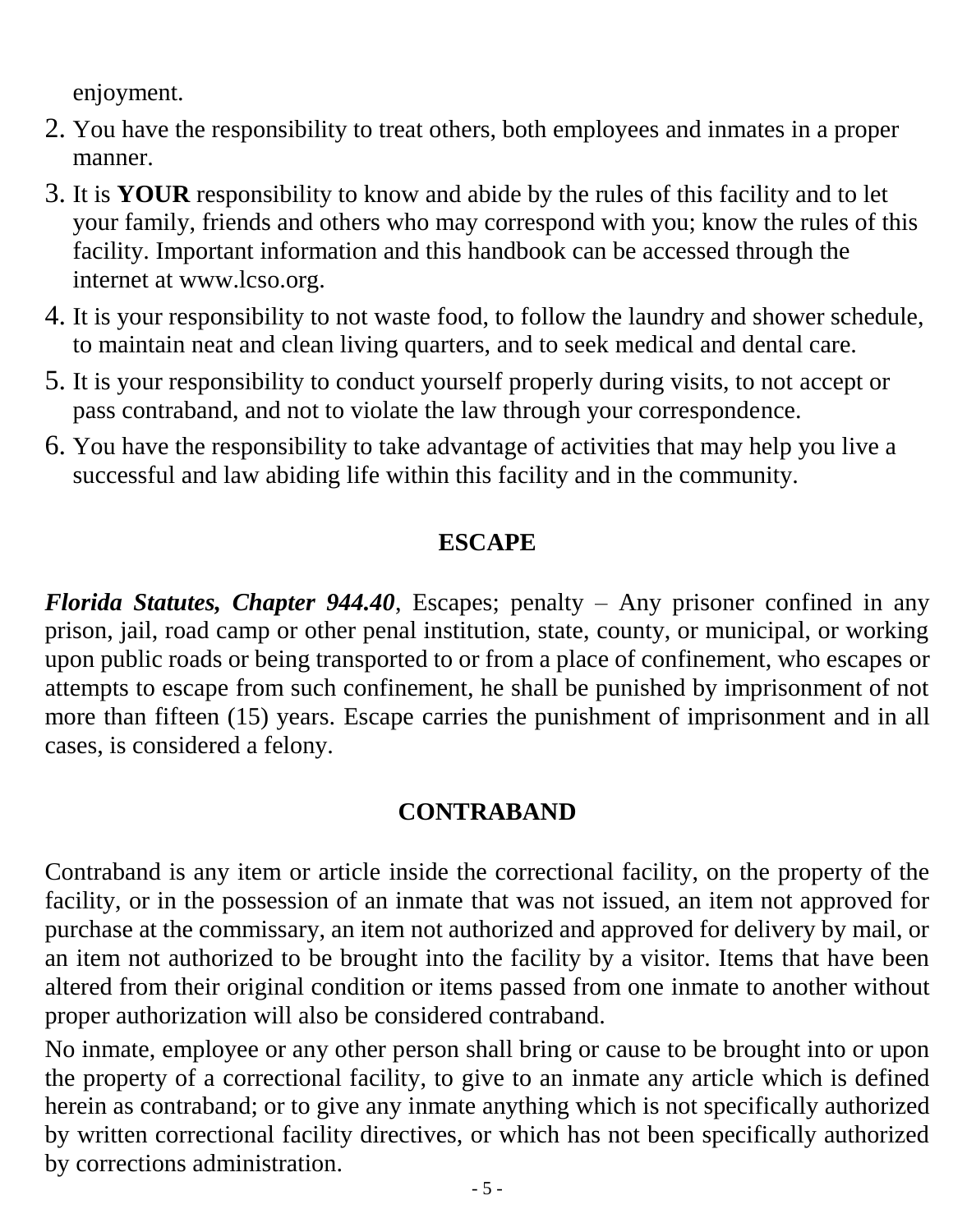# **ASSAULT AND BATTERY**

Any inmate, either sentenced or non-sentenced, who commits assault, battery or assault and battery upon a member of the staff or another inmate with a deadly weapon or instrument or any other means of force, shall be charged with a felony of the second degree, which is punishable by imprisonment of up to fifteen (15) years. If the inmate committing the assault has been convicted of a felony within the previous five (5) years, the sentence can be up to thirty (30) years.

#### **REPORTS OF SEXUAL ABUSE/ASSAULT**

The Lake County Sheriff's Office is committed to upholding the Eighth Amendment Rights of all detainees as required by the Prison Rape Elimination Act of 2003. (117 STAT. 972 PUBLIC LAW 108-79, September 4, 2003)

- 1. Any sexual activity involving inmates, including consensual acts, is strictly prohibited, and no individual has the right to pressure another to engage in sexual acts. Involvement or knowledge of such acts should be reported immediately.
- 2. Following these tips will not guarantee you are not attacked, but may help to decrease your risk.
	- a.Carry yourself in a confident manner.
	- b.Remain alert, and be aware of your surroundings.
	- c. Avoid isolated areas whenever possible.
	- d.Do not project fear or anxiety around other inmates.
	- e. Do not accept an offer from another inmate to be your protector.
	- f. Involve yourself in positive activities (educational, self-help, religious programs, etc.)

g.Trust your instincts. If you feel unsafe, voice your concerns to a staff member.

- 3. **Violations** Any sexual abuse and/or sexual assault will be investigated and prosecuted to the fullest extent of the law, including administrative sanctions and/or criminal prosecution.
- 4. **Reporting** Any incidence of sexual abuse or sexual assault while in custody should be reported immediately! A report of sexual assault can be made directly to any staff member. A Request Form may also be used to request an interview to speak with a detention supervisor, chaplain, social worker, or health care personnel.
- 5. **Confidentiality** If you report sexual abuse or assault, confidentiality will be maintained with regard to all information obtained during the course of the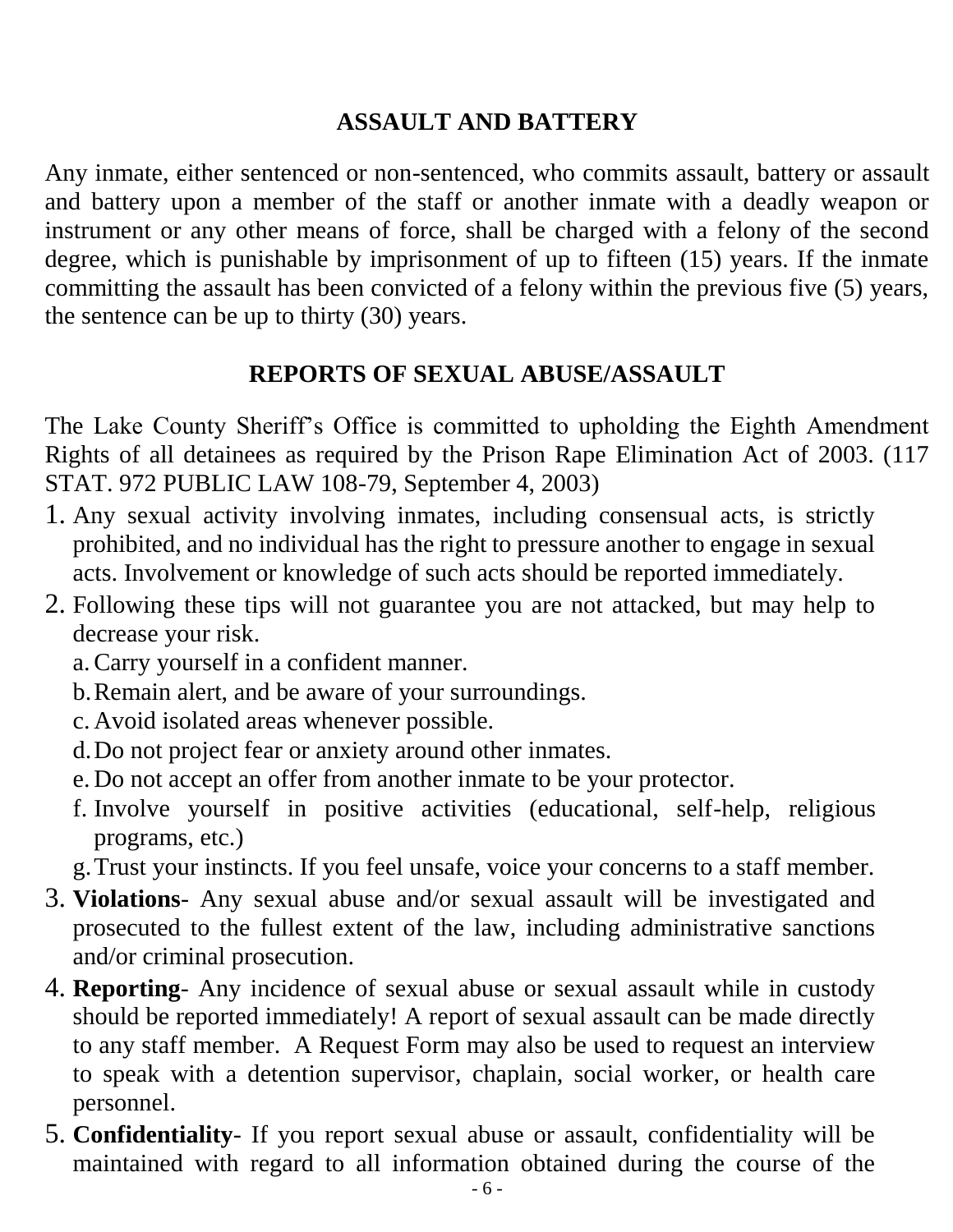investigation. Only those with a legitimate "need to know" will be provided facts for investigation and prevention purposes.

- 6. **Protecting the Victim** Every effort will be made to protect the victim from further harm. If he/she cannot, or will not identify the individual(s) involved in the sexual assault, it does not give up the right to receive protection from the assailant(s).
- 7. **Medical Assistance** Sexual abuse/assault victims will be evaluated and provided medical treatment and follow-up care, as appropriate.
- 8. **Counseling** Most people need help recovering from the emotional effects of a sexual assault. A qualified mental health professional will provide crisis intervention counseling and will monitor for the necessity for long term support. If you are at risk for, or have a history of victimization or sexually aggressive behavior, and are interested in self-initiated counseling, you may either contact any staff member, or complete an Inmate Request Form.
- 9. **False Accusations** Pursuant to Florida Statute, it is unlawful to falsely accuse any person of sexual assault/rape, and is punishable by law.

# **CLASSIFICATION**

The classification process is used to give you a chance to adjust to your surroundings. During this period, a Classification Officer will assess criteria based on your institutional and criminal histories to determine your inmate profile and custody level. New inmates will not be given a work assignment until Classification has completed the initial classification assessment and you are cleared for work by medical personnel.

Programs and other activities are available to qualified inmates, which you may apply for participation. It is the policy of this facility to ensure against discrimination of any individual because of race, color, national origin, gender or disability in programs or activities, unless deemed to be a threat to the safety of staff, other inmates, or the security of the facility.

#### **SENTENCES**

Once a Judge has imposed a sentence, no one but a Judge can change it. A Classification Officer will explain your sentence, any statutory gain time you may be eligible for and tell your projected release date.

All sentences, EXCEPT for civil offenses, include the requirement for work. You may be assigned to a work detail based on your security classification, medical classification,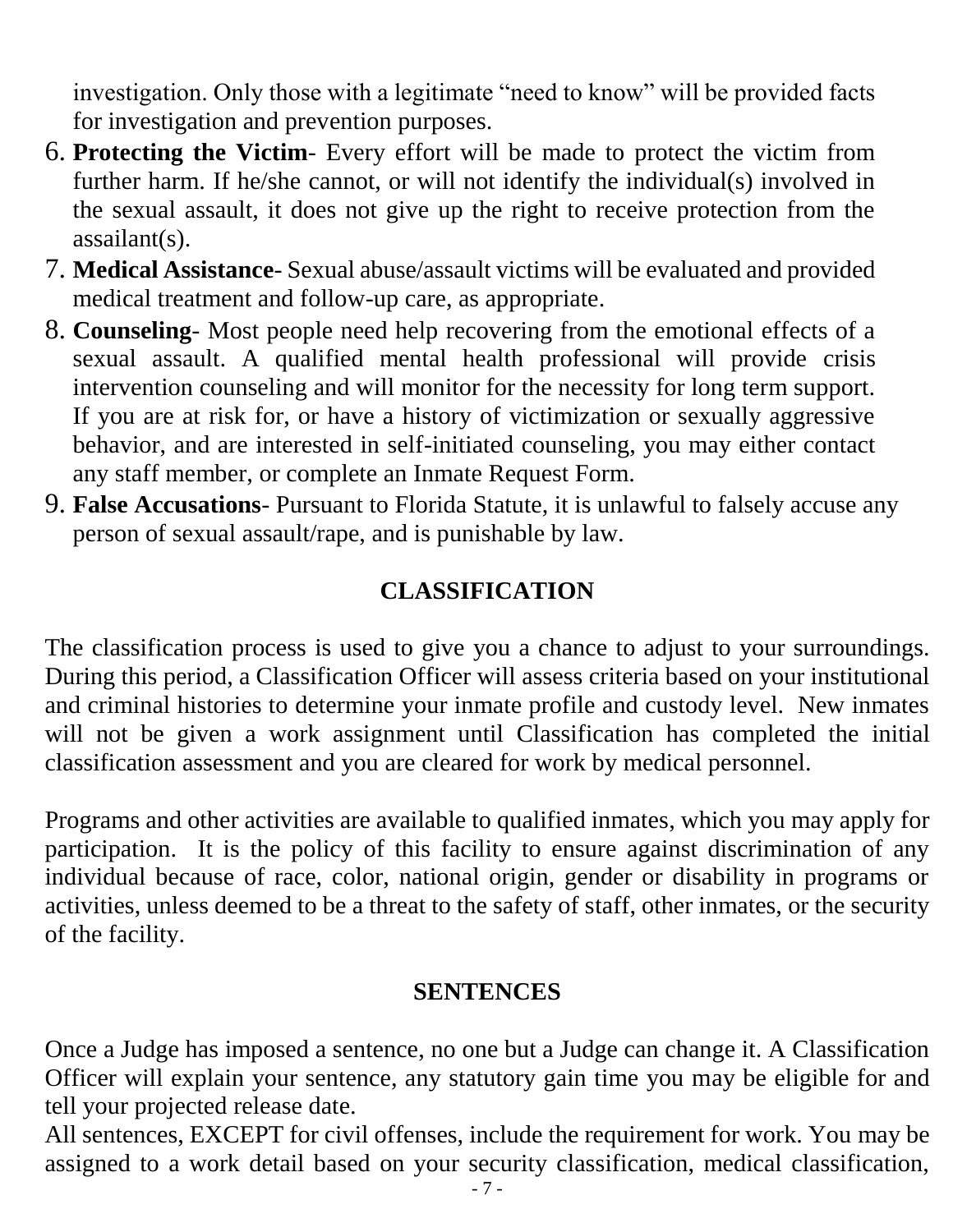skills and needs of the correctional facility. Inmates sentenced for civil offenses (Contempt of Court) may not be required to work, but may volunteer and then be assigned to work details in the same manner as other inmates.

#### **TIME SERVED PRIOR TO SENTENCING**

Inmates may at the discretion of the sentencing Judge be given credit for all time served while in custody awaiting sentencing. The time served prior to sentencing will be subtracted from the total time sentenced by the court.

# **GAIN TIME / WORK TIME**

- 1. **Statutory gain time-** County sentenced inmates may earn up to five (5) days for every 30 days of sentence. Gain time will not be given for any sentence of 29 days or less. This time is automatically computed from your arrival date and is then deducted from your total sentence.
- 2. **Work Time-** County inmates are eligible to receive time off their sentence for working. All gain time or any part of it may be taken for violating facility rules and can only be given back upon approval of the Corrections Administrator.
	- a. Non-sentenced and County sentenced inmates may receive up to five (5) days credit off their sentence for every 30 days of work. Time will be computed by Classification upon sentencing provided the inmate follows the guidelines on their work documentation form.

Certain inmates are not eligible to receive either gain time or work time. Included in these categories are the following: Inmates incarcerated on civil Contempt of Court Orders and inmates who are sentenced to a specific time period with stipulation from the sentencing judge stating they are not to receive gain time awards.

# **INMATE REQUEST & GRIEVANCE PROCEDURES**

Inmates must first attempt to resolve any issues by asking Detention Deputies and Supervisors. The Resident Messaging Kiosk System should only be used when necessary. Use of the messaging system can be restricted if you abuse it. Only submit the least amount of requests needed and only submit to the appropriate area depending on the nature of your concern. Allow sufficient time (up to 10 days) for staff to reply and do not submit duplicate messages. If you cannot resolve an issue through the request messages you may file a formal grievance by using the message system. You must specifically detail in the message content the following: the date, time and location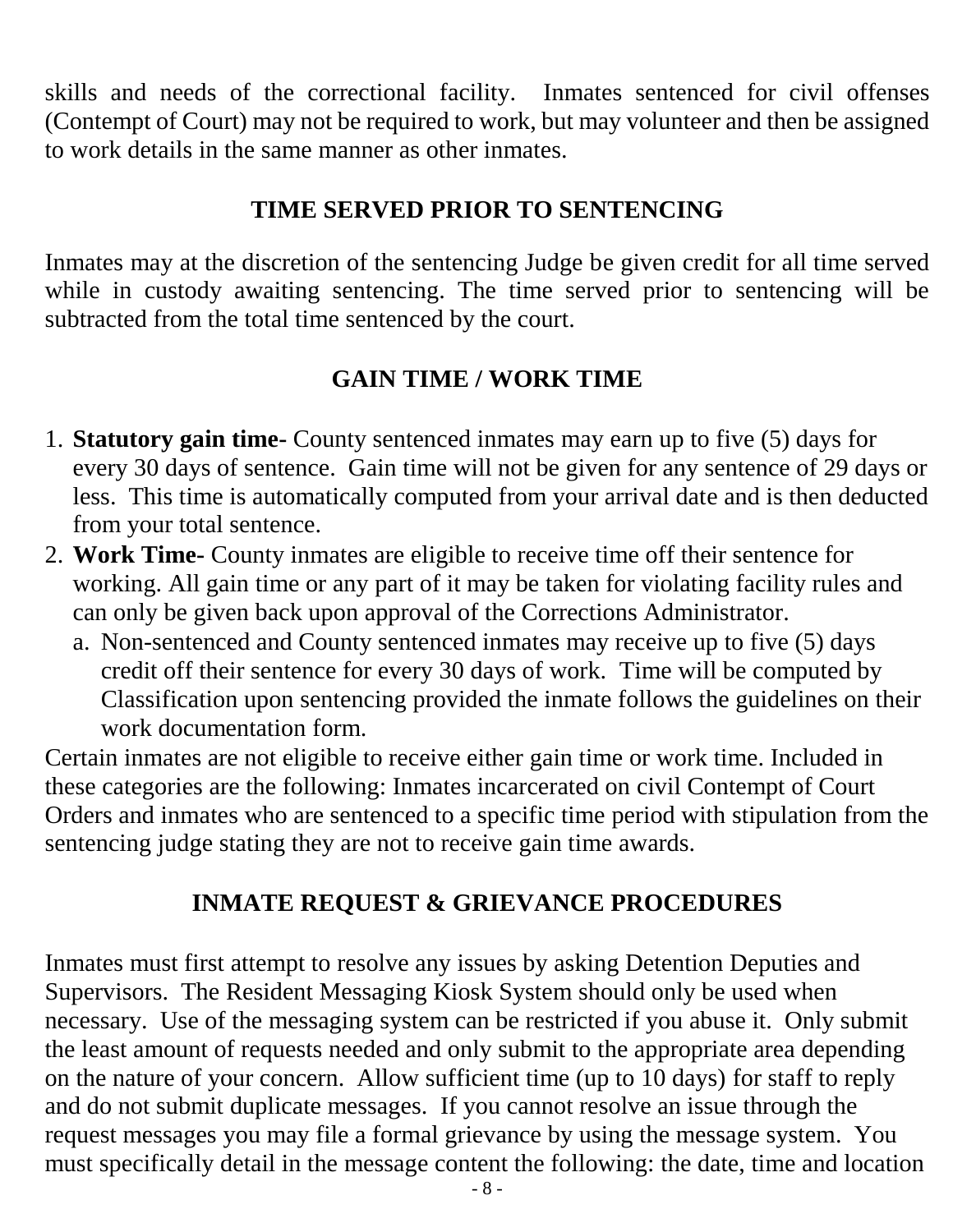where the incident occurred; the rules, regulations, policies or circumstances about which you are filing the grievance.

You may submit a grievance regarding the following matters:

- The substance, interpretation, and application of policies, rules, and procedures of the Lake County Sheriff's Office that affect you personally
- Reprisals for filing a grievance or appeal under the inmate grievance procedure or for participating in an inmate grievance appeal
- Incidents occurring within the facility that affect you personally
- Any matters relating to conditions of care or supervision within the authority of the Lake County Detention Center.

You cannot grieve the following matters:

- County, State and Federal court decisions
- County, State, and Federal laws and regulations
- Any matters beyond the control and responsibility of the Lake County Sheriff's **Office**
- Matters concerning other inmates

Members of the Lake County Sheriff's Office cannot provide any legal advice to inmates, recommend attorneys or bondsmen, nor make phone calls to attorneys or Judges for inmates. Inmates may contact attorneys or other officers of the courts by phone or in writing if they have legal problems.

# **MEDICAL**

Each inmate will receive a medical examination by trained medical personnel. Sick call will be conducted by nursing personnel. Any inmate with a medical problem must report to sick call at the appointed time.

- 1. All inmates have the opportunity to request health care on a daily basis. If during your incarceration you wish to see the nurse or doctor concerning a medical or psychiatric problem, you must submit a sick call request by utilizing the Resident Messaging Kiosk System in the housing unit and you must report to the EVENING med. pass line for a nurses triage following your sick call request.
- 2. Non-emergency requests will be scheduled for the appropriate sick call by a qualified health care professional.
- 3. **If you have an emergency medical problem, contact the deputy on duty immediately.** They will contact the proper medical person to handle your medical problem. For your safety, do not remove the identification card you received.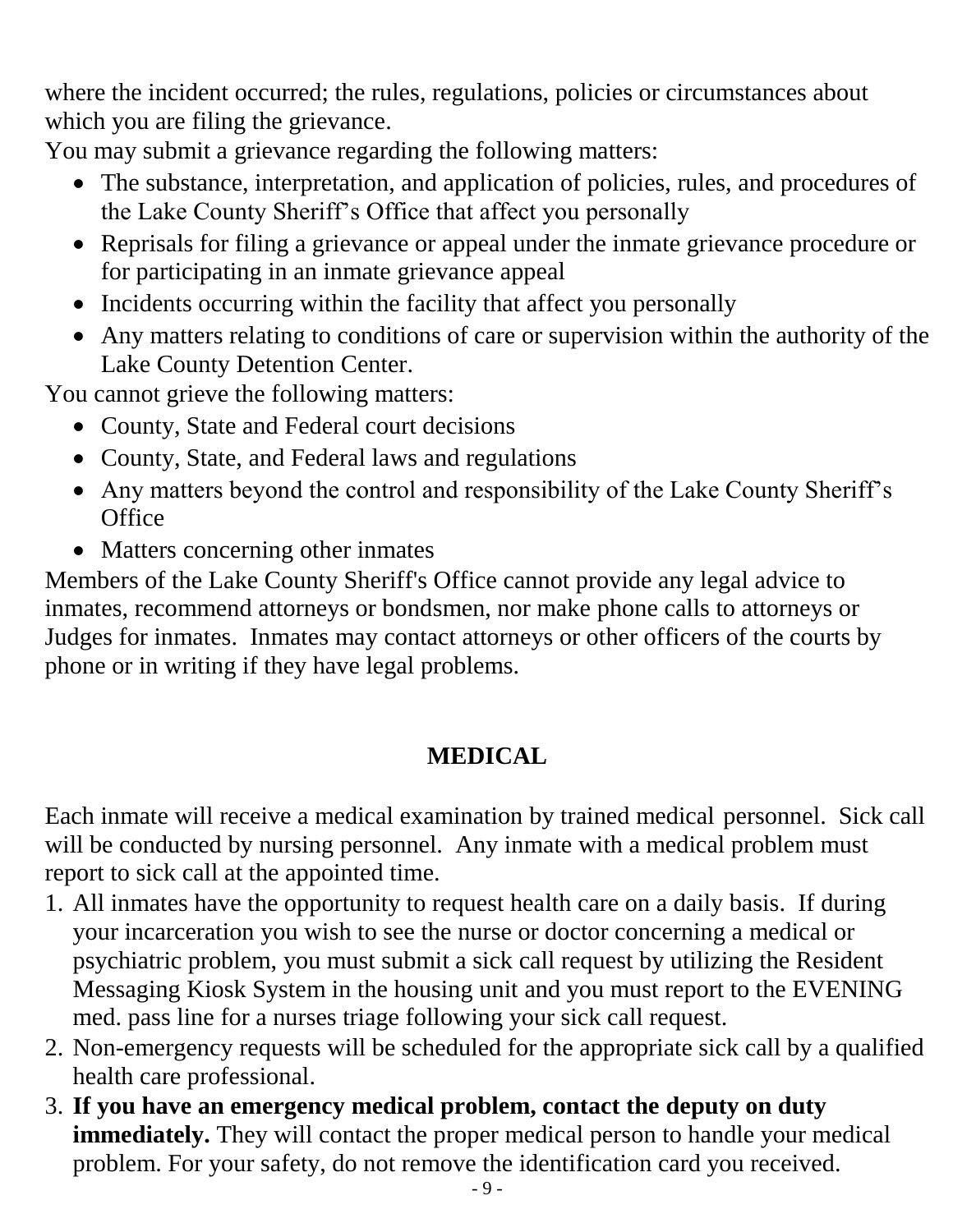- 4. Florida Statute 951.032(1) (a) permits a county detention facility to seek reimbursement for expenses incurred in providing medical care, treatment, hospitalization or transportation from the inmate or person receiving it.
- 5. **No inmate will be refused medical treatment because of inability to pay.**
- 6. The following medical services are exempt from fees:
	- a. Intake screening and physicals that are initiated by medical staff
	- b. Follow-up medical visits and treatment as approved by medical staff
- 7. Only those medications prescribed or authorized by the facility physician will be given to inmates. All prescribed medication will be distributed to inmates by medical personnel. Failure to take the appropriate medication will be noted in the inmate's medical records. No prescribed medication will be in the possession of any inmate unless specifically authorized by the staff doctor.
- 8. Any inmate with medical problems which occurred before incarceration must sign a release for their medical records in order to properly diagnose and treat preexisting medical conditions. Medication or treatment prescribed by private physicians will only be allowed with the approval of the staff physician.
- 9. Over the counter medications may be obtained from commissary.

# **LAUNDRY**

Laundry schedules are posted in the pod area. Dirty laundry will be put into laundry bags, tied securely, and marked for identification. NO uniforms or blankets are to go inside laundry bags. Laundry will be washed inside the bag. On scheduled laundry days, when announced, each inmate will place the bag in the appropriate area for pickup. Clean laundry will be returned to each pod and each inmate will pick up their own bag. Blankets and linens will not be used for rugs, tablecloths or any other purpose, and ONLY used on assigned bunks.

# **PERSONAL PROPERTY**

**ALL** personal and issued property, when not being used or worn, must be stored in the issued property bag at all times with the exception of bedding items and footwear. Footwear and your property bag are to be stored neatly under a bunk. Hooks are to be used for towels and clothing/uniform only. Only books and approved family photos are allowed on the shelves. Any items not stored in the issued property bag, will be confiscated and disposed of per Lake County Jail Policy. This includes items on the desks, window sills, sinks, cell walls, hanging from bunks, etc.

Inmates may have the following items in their possession: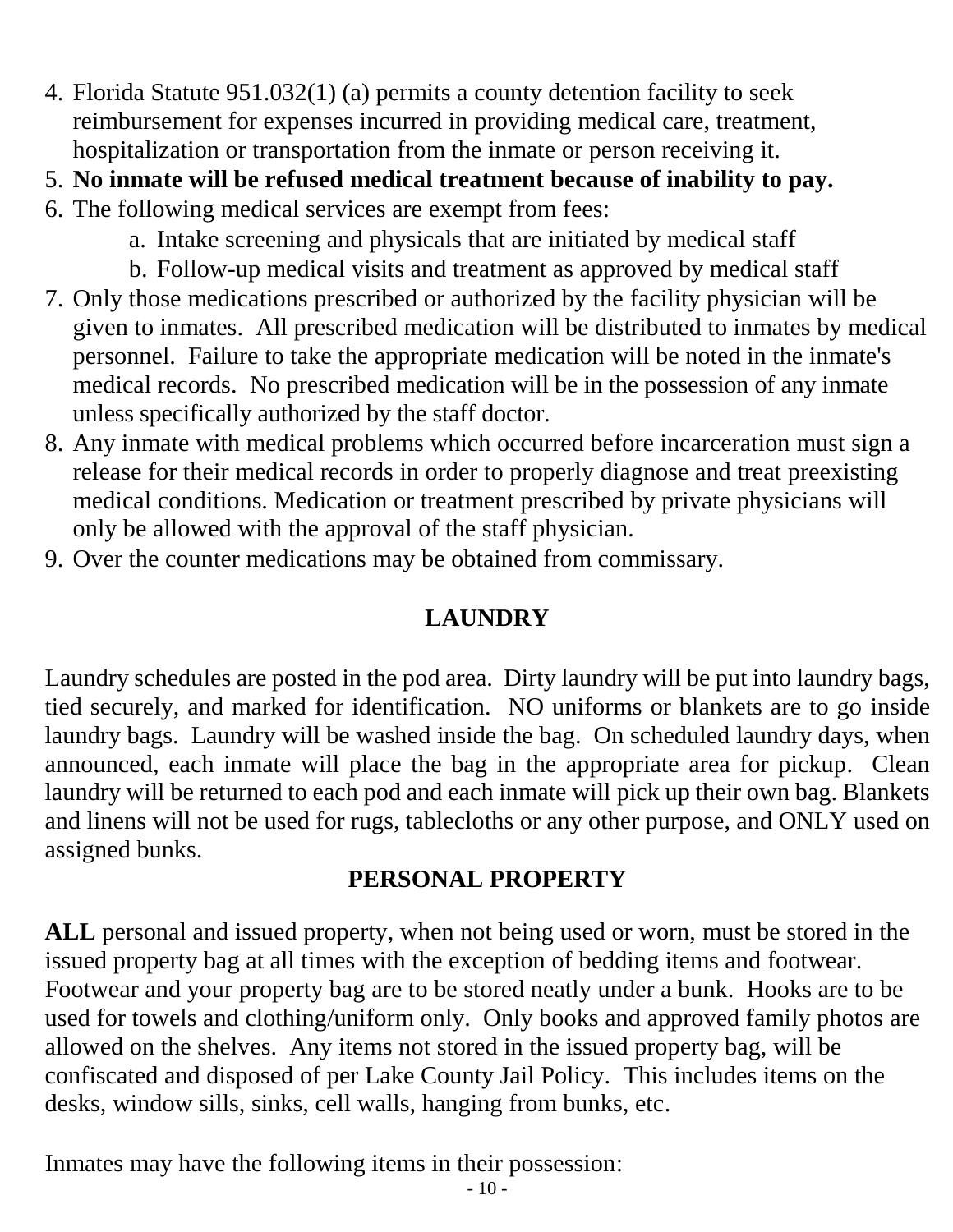- 1. **One (1) Each**: mattress, pillowcase, blanket, wash cloth, uniform, shower shoes, multipurpose shorts, thermal underwear, Bible, address book, prescription eyeglasses, cup, toothpaste, toothbrush, comb, soap.
- 2. You may possess a writing pen, writing tablet and a reasonable amount of legal materials and personal mail. Excessive amounts as determined by Detention Staff will be removed and placed into your property until released.
- 3. **One (1)** Wedding band, no stones
- 4. Books, magazines, to include educational and jail programs material. **(Maximum 4)**
- 5. Commissary items. Food must be kept sealed and stored or it will be disposed of.
- 6. **Two (2)** towels
- 7. **Three (3)** white underwear
- 8. **Three (3)** white T-shirts
- 9. **Three (3)** pair white socks
- 10. Female inmates may have **three (3)** white bras and feminine hygiene items as appropriate.

Inmates will sign a receipt for all issued items. Each inmate will be held responsible for maintaining issued items in a clean, serviceable condition. Any item which becomes damaged or unserviceable due to normal use should be exchanged at the earliest possible time. Inmates will not be charged for property which becomes damaged by normal use, but ANY DELIBERATE DAMAGE WILL BE CHARGED TO THE INMATE'S ACCOUNT.

Each inmate will be required to turn in and account for all issued property prior to release. Missing items or items which are damaged through other than "normal wear" will be charged to the inmate's account. Issued items in excess to these lists will not be allowed except with written approval from the Corrections Administrator or Medical for items required for medical purposes.

Any item in an inmate's possession which does not appear on the list above will be declared contraband, confiscated and disposed of unless the inmate has an approved slip from the Corrections Administrator or Medical for medical items. Personal clothing that has been altered will be placed in the inmates' property bag in the jail property room.

#### **COMMISSARY**

A current list of merchandise and prices is available in each housing unit. Commissary schedules are also posted. Each inmate is responsible for their ordering by use of the telephone system and their assigned Telephone ID number. If you are released out of our custody before receiving your commissary order; Commissary will store the items for up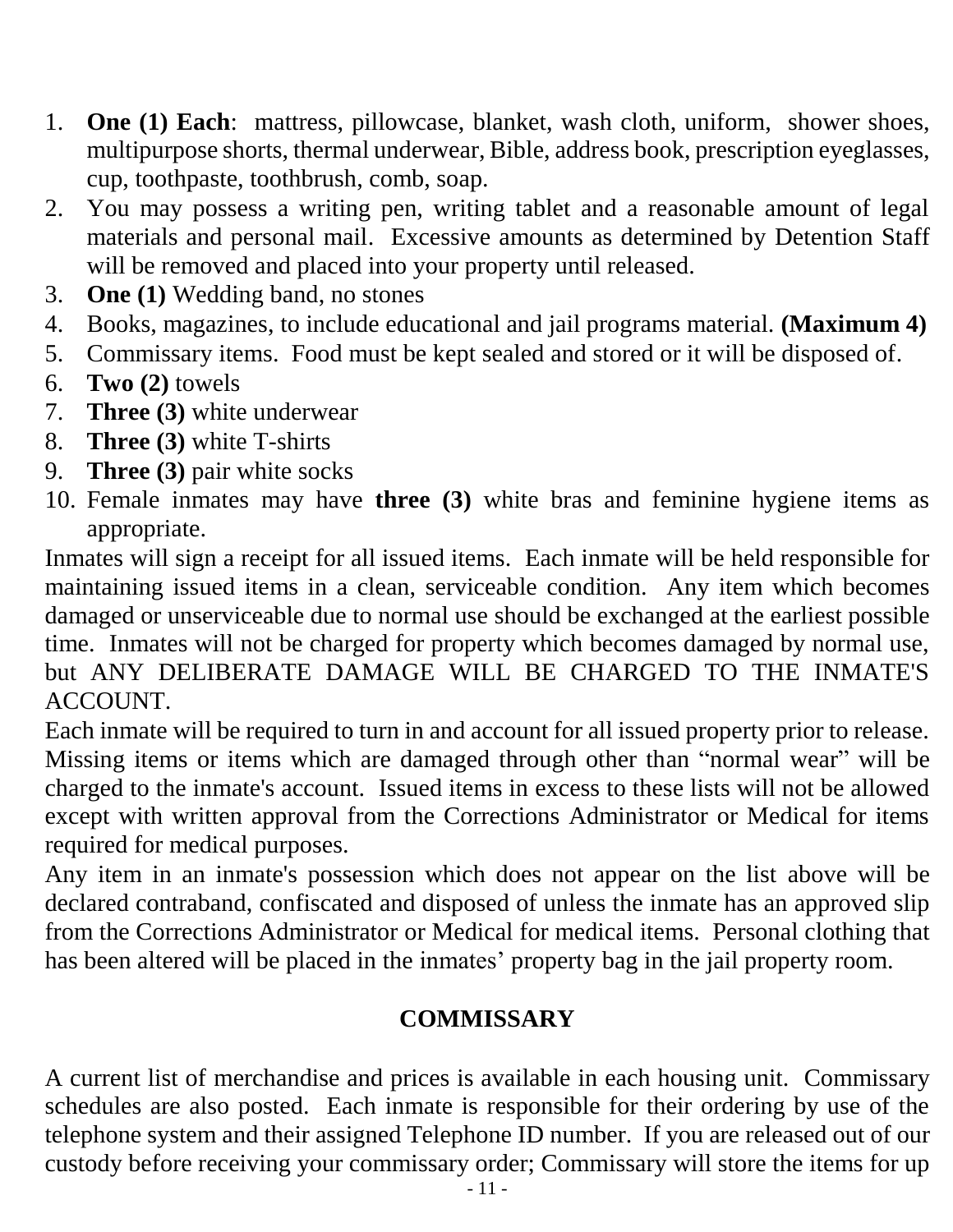to **10 business** days. You may make arrangements to pick up your order(s) during the Commissary Departments' normal business hours. If you are transferred to another agency and are not able to bring certain property items to include commissary; you have 30 days from your release date to have your personal items picked up or they will be destroyed/donated. The items may be picked up from the front lobby of the Lake County Detention Center, Monday through Friday from 9:00 a.m. to 5:00 p.m. excluding holidays. A Property Release Form must be filled out for any items to be released.

# **MAIL AND CORRESPONDENCE**

You are permitted to correspond with anyone **NOT** incarcerated in this or any other detention facility. For the safety and security of the inmates and staff at the Lake County Detention center, all incoming correspondence, with the exception of privileged/legal mail, must be in the form of a postcard or letter-size envelope. Upon request, indigent inmates will be provided with writing material for up to 3 non-privileged letters per week to include stamped envelopes, paper, and a pen. To qualify for writing material inmates must have less than \$1 (one US dollar) in his/her account for a period of seven (7) consecutive days.

No C.O.D. packages will be mailed or accepted.

Marriages will not be allowed while individuals are incarcerated in the Lake County Jail. You are allowed to send mail out in an envelope purchased from commissary or received in an indigent kit.

All postcards and letters must meet the following requirements:

- Postcard size minimum:  $3\frac{1}{2}$ " by  $4\frac{1}{4}$ " but no larger than  $5$ " by  $7$ "
- Letter-Size Requirements: Height: 3-1/2" to 6-1/8", Length: 5" to 11-1/2", Thickness: 0.007" to 1/4".
- Must include the inmate's full name and I.D. number
- Must include a complete return address

Non-privileged mail will be screened and may be censored or rejected as directed by Lake County Jail Policy. When such action is taken you will be notified of the reason for the action. Unauthorized mail with a return address will be returned to sender. Mail without a return address or a complete return address will either be destroyed as allowed by law, returned to sender, or returned to the post office/courier.

The following items are restricted and will not be accepted:

- Any sexually explicit material that may cause sexual arousal or racially motivated material
- Any material that is in code, threatens blackmail or extortion, escape plans
- Illegal correspondence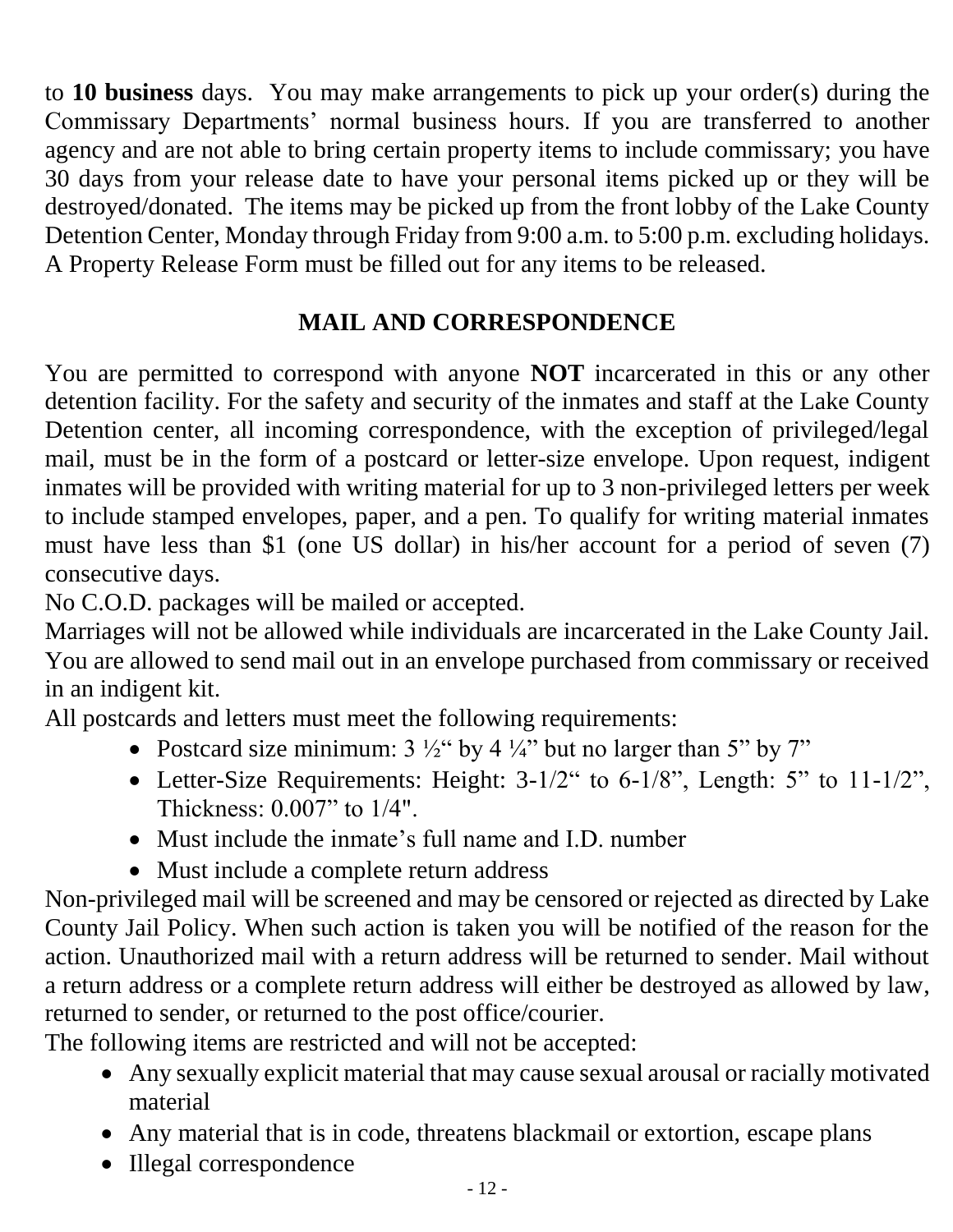- Defaced or altered postcard or letters
- Postcards and letters containing stickers, labels, glitter, glue or attachments of any kind
- Postcards and letters with any type of wrappings
- Postcards and letters marked with paint, pencil, magic marker, or crayon
- Postcards and letters with watermarks or stains
- Stamps or envelopes NOT received through commissary.
- Paper clips, staples, and rubber bands
- Postcards and letters containing biohazards (i.e. perfume, lipstick, etc.)
- Any material that advocates violence, weapons, or gang references
- Oversized postcards or letters
- Personal items and perishable items
- Pictures (Maximum 5)

# **If illegal contraband is found in your mail, evidence procedures will be initiated. You may be subject to criminal charges by law enforcement or postal authorities and the jail disciplinary process.**

Photos, magazines, books, letter etc. that are accepted will not be accumulated to such a degree within the housing areas to pose a fire hazard. No hard cover books other than a bible which has been issued by the Chaplain will be allowed.

Inmates must print their full committed name and jail address in the upper left hand corner of the envelope. The address is:

> **Inmate Name AND I.D. Number Housing Assignment 551 West Main Street Tavares, FL 32778**

Outgoing mail will be left unsealed and given to the Detention Deputy on duty for mailing. Mail will be screened by the mail clerk, sealed and then mailed.

Incoming mail must be addressed to inmates by their full committed name. Mail addressed to any other name will be returned to sender.

Approved monies can be mailed in to inmates only if the mail is addressed to the facility and must state the inmate's name and I.D. number. **FOR DEPOSIT ONLY** must be clearly marked on the outside of the envelope or it will be returned to sender. Personnel will deposit the monies in the inmate's account and complete a money receipt.

Cash or personal checks in letters cannot be accepted and will be returned to the sender along with the letter.

Correspondence will not be permitted between an inmate and any person who advises our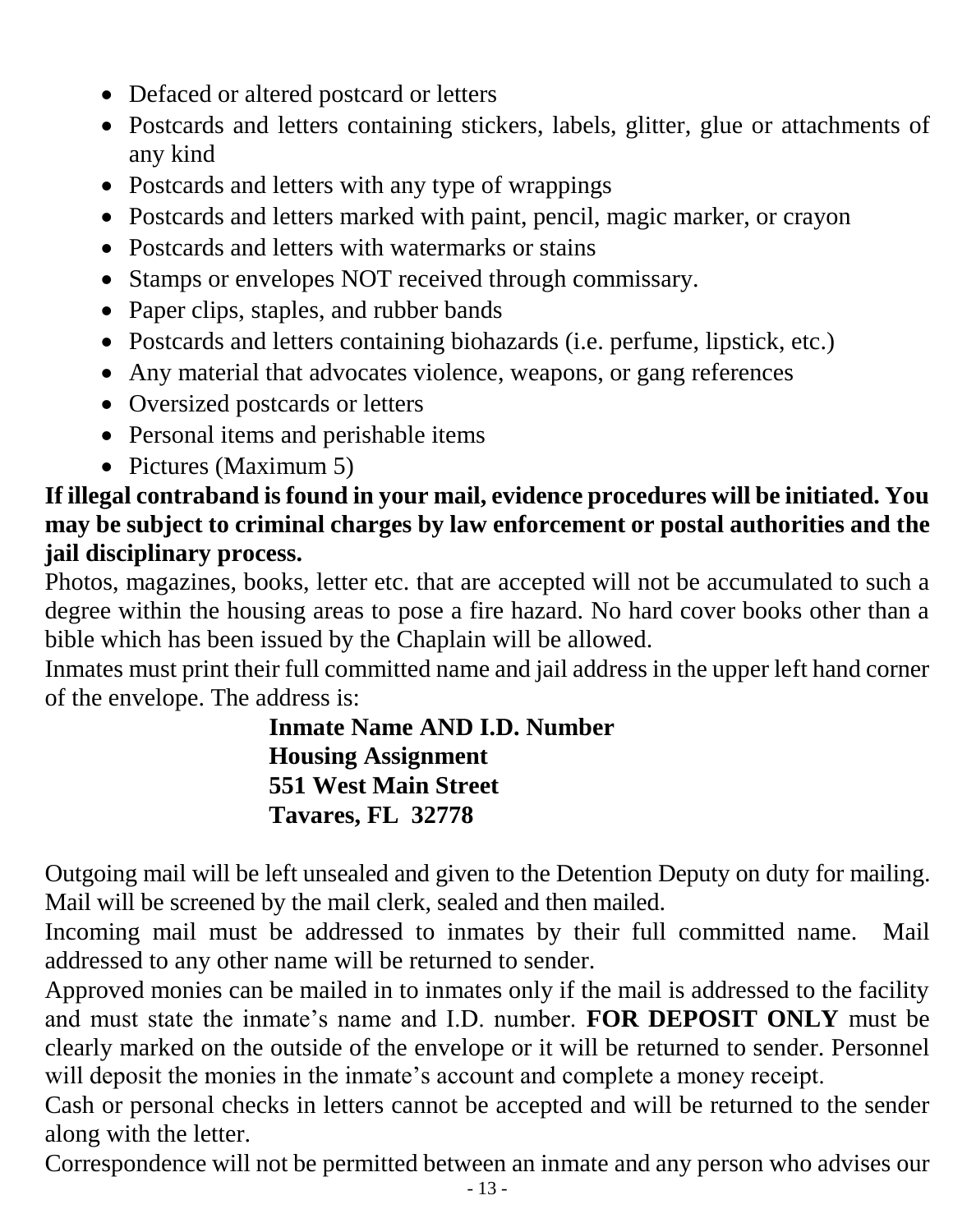agency that contact or correspondence from the inmate is not wanted. The inmate will be notified of any correspondence restrictions and ANY attempt to correspond with these persons will be considered a violation.

Privileged/Legal Mail included mail from Attorneys, Courts, and Public Officials. Incoming privileged mail may be opened to determine that it is legal and contains no contraband, then only in the presence of the inmate. Incoming mail shall be treated as privileged mail ONLY if the envelope is marked with the name and status of the sender. Correspondence with Attorneys, Courts, and Public Officials may be sealed by the inmate provided the notation, "Legal Mail" is written on the outside of the envelope and may be held no longer than 72 hours to verify that it is properly addressed to a person or agency referred to above.

#### **TELEPHONES**

Use of the telephone is a privilege. All inmates are assigned a PIN number which must be used to make telephone calls. All calls are subject to being recorded. Telephone privileges will be provided between the hours of  $7:00$  AM –  $10:30$  PM. Do not abuse the privilege of the telephones or damage telephone equipment, since this will deprive others of telephone use. No phone calls can be received by inmates from outside and no messages will be accepted over the phone for delivery to inmates. Inmates with hearing and/or speech impairments may request the use of a TTY communication device in accordance with federal law. Special arrangements can be made to allow for adequate communication under certain conditions.

#### **TELEPHONE CALL REIMBURSEMENTS**

Collect calls CANNOT be reimbursed through the Lake County Detention Center. The party called must contact their phone company for reimbursement.

#### **BOOKS AND PUBLICATIONS**

Books, magazines, and other publications are approved by the Corrections Administrator and authorized for use within the Correctional Facility. Books, magazines and all other publications MUST BE NEW, UNSUSED AND COME DIRECTLY FROM A MAJOR BOOK DISTRIBUTOR OR PUBLISHER, NOT A PRIVATE PARTY.

#### **INMATE FUNDS**

Upon arrival, any cash will be deposited into the inmates trust account and a receipt shall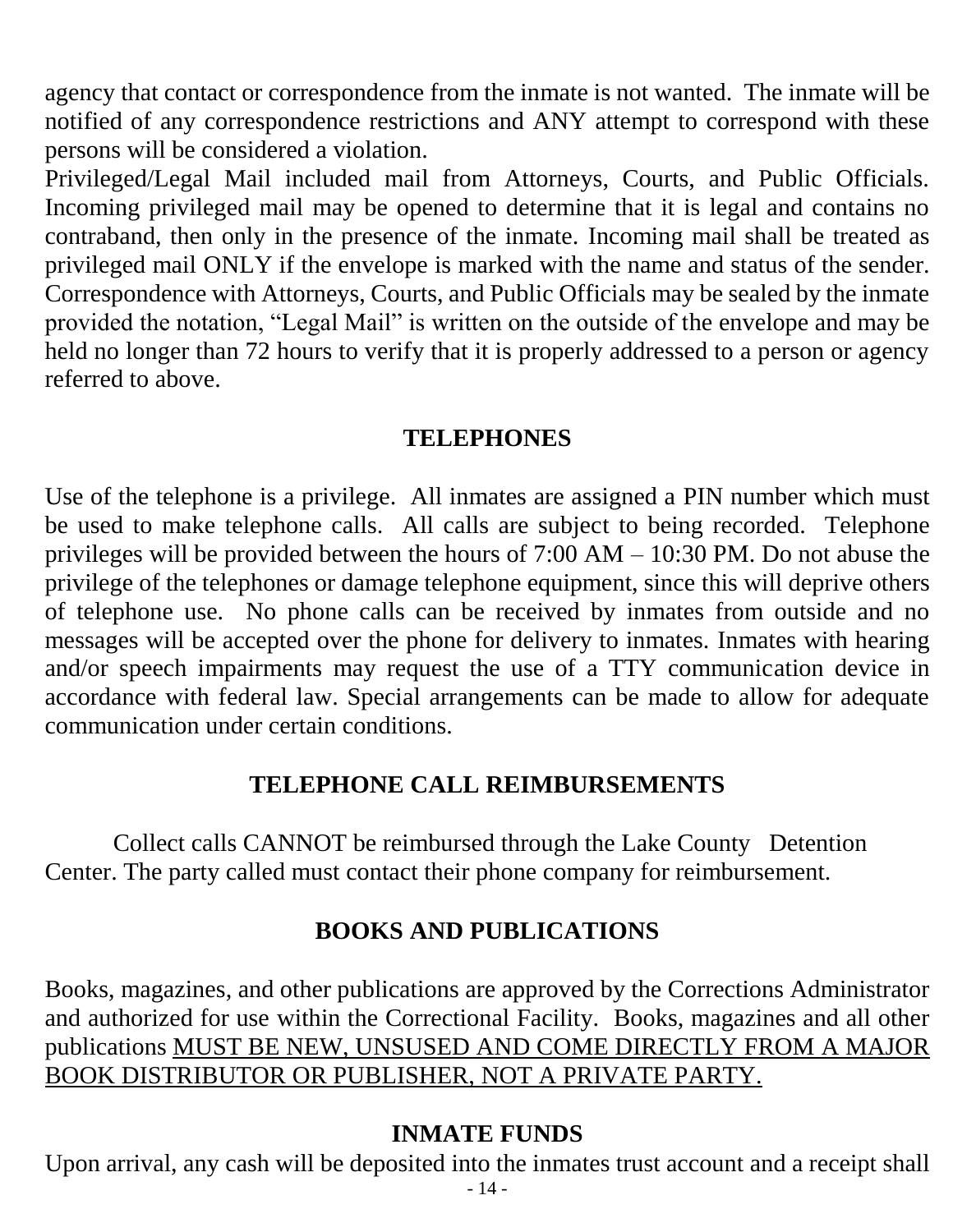be given to the inmate. Anyone bringing money to an inmate should utilize the kiosk machine located in the front lobby of the jail. Any cash deposited into an account before 4:30 PM will be available to the inmate by 6:00 PM that day. Any cash received after 4:30 PM will be processed the following day. Any credit/debit card deposit to an account may take up to two (2) business days before the funds are available.

#### **HOUSEKEEPING**

Each inmate is responsible to keep their cell clean and orderly at all times. Floors will be swept and mopped daily, and beds must be made every morning at wake up. Each inmate is responsible for helping with the daily upkeep of the dayroom in their respective housing area. Prior to release or change in housing, inmates will ensure their cells are neat and clean. The assigned Deputy will make daily inspections.

The following rules apply to all housing areas:

- 1. No item may be attached or hung on cell walls, light fixtures, bunks, mirrors, windows or ledges to include pictures, calendars, newspapers, etc.
- 2. All board games, playing cards, etc. will be neatly stored away when not in use.
- 3. All inmates share responsibility for the proper disposal of all trash, wastepaper, etc.
- 4. No writing or drawing on walls is permitted.
- 5. Windows, doorways, vents and light fixtures shall remain unobstructed at all times.
- 6. Personal items shall be neatly stored away in your property storage bin. Any personal items not kept in your storage areas may be confiscated during cell searches.
- 7. Dayroom, shower, and lavatory areas shall be kept neat and clean at all times.
- 8. Surplus newspapers and other reading material will not be allowed to accumulate or used for anything else other than reading.
- 9. Sheets, blankets, towels, clothing, etc. shall not be used as tablecloths, rugs, clotheslines or any other form that deviates from its normal use.
- 10.All food not consumed at meal times shall be disposed of. Only food items purchased through commissary shall remain in any cell.
- 11.Dayroom tables shall be kept clean and free of clutter.
- 12.This is a Non-Smoking facility. NO tobacco products shall be allowed at any time.

# **DISCIPLINE**

Violations of institutional rules and regulations will be handled in a variety of ways depending on the degree of seriousness. Minor violations may be handled informally through counseling by members of the Correctional Staff.

Serious infractions will be referred to the Disciplinary Board through the use of a Disciplinary Report. Inmates referred to the Disciplinary Board will be provided with a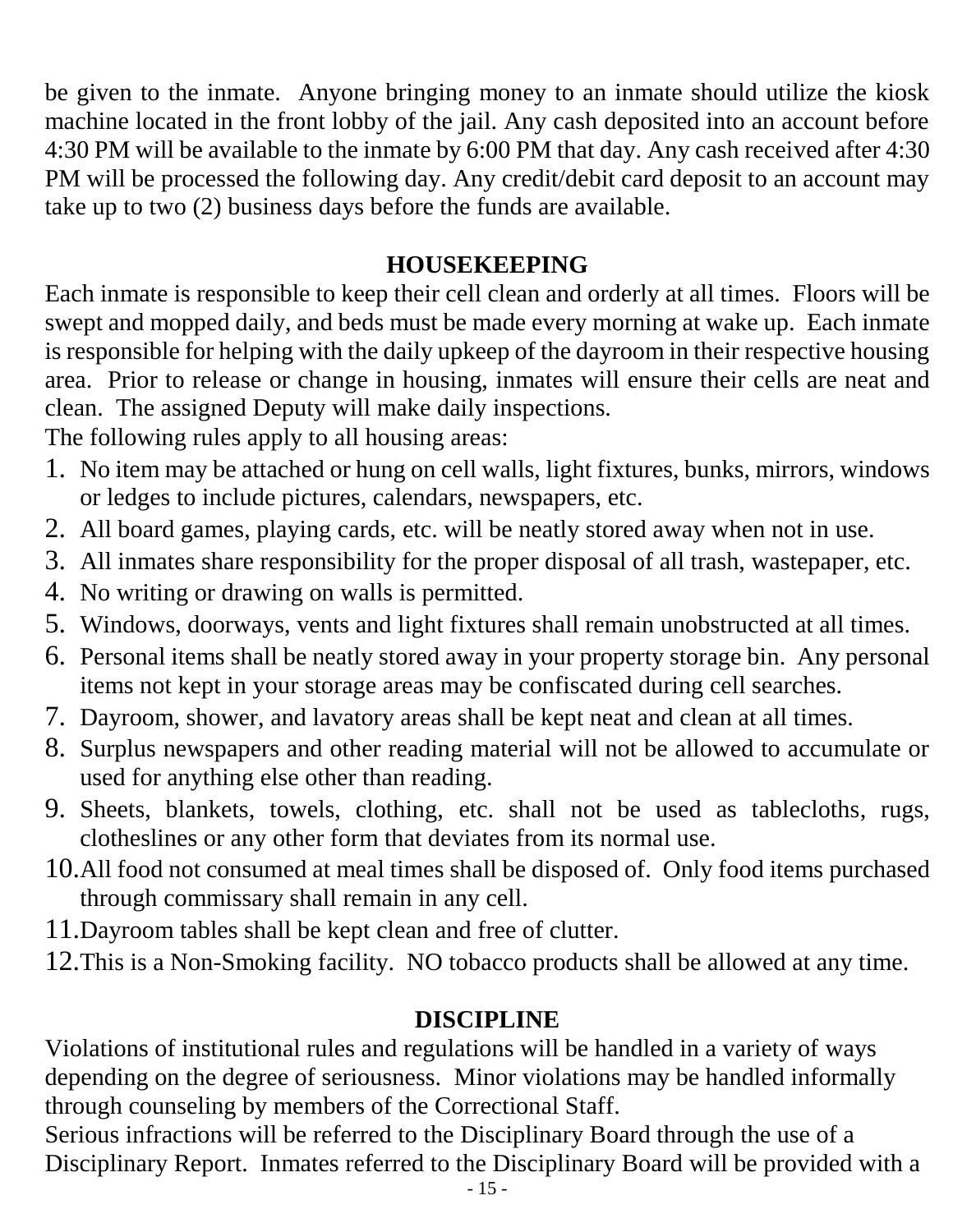copy of the offense and information obtained by the investigating officer.

An inmate served with a Disciplinary Report will be allowed (24) twenty-four hours to prepare for appearance before the Disciplinary Board. The (24) twenty four hours may be waived by the inmate. An inmate will be allowed to defend their self and call witnesses as necessary, upon approval of the Disciplinary Board. An inmate may appeal the decision by filing an Administrative Remedy Form.

The Disciplinary Board may also recommend a loss of gain time. Any recommendations for loss of gain time shall be reviewed by the Security Captain. Inmates who have lost gain time may submit a request for appeal to the Security Captain within five (5) days of the Boards report. A review will be considered only after 90 days from date of last disciplinary action and when accompanied by information showing improved work attitude, behavior and relations with other inmates and staff.

# **Disciplinary Overview**

- 1. Should disciplinary measures become necessary, they will be administered in a humane and dignified manner.
- 2. The disciplining of inmates and the reporting of rule violations is the responsibility of every Detention Deputy, regardless of work assignment.
- 3. Incidents of inmate misconduct and/or violation of facility rules will be documented in a "To From" report. An Inmate Disciplinary Report will be written when it has been determined by a supervisor that a formal hearing is required.
- 4. Disciplinary action will be taken at such times and in such measure and degree necessary to correct an inmate's behavior.
- 5. Inmate discipline will be administered in an impartial and consistent manner by facility personnel.
- 6. Limitations on Disciplinary Measures- Inmates will not be subject to forms of punishment which would be categorized as any of the following:
	- a.Capricious, retaliatory, revengeful, or harassing.
	- b.Punishment which may cause injury or impair health.
	- c. Deprivation of clothing, bedding, water, food, or personal hygiene items, except when they must be withheld to ensure the safety and well-being of the inmate, staff, or other inmates.
	- d.Varying the standard menu or feeding schedule.
- 7. Minor/Major Offenses
	- a. **Minor Offenses** Minor infractions normally result in a verbal or written reprimand and/or possible loss of privileges.
	- b. **Major Offenses** Violations of a more serious nature result in loss of privileges and disciplinary confinement and a possible loss of gain time, or criminal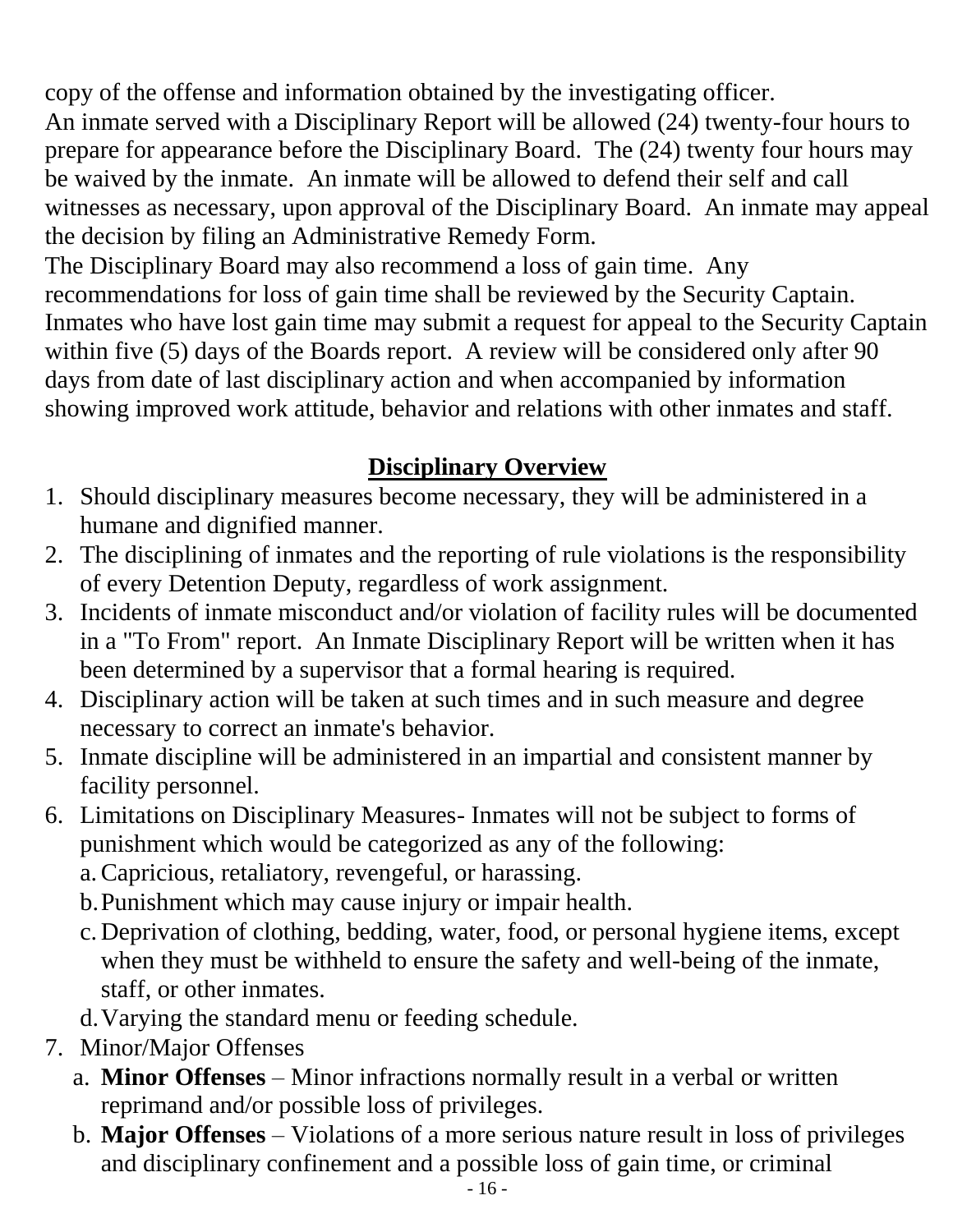prosecution or a combined combination of the above.

8. Rules and Regulations – The following is a listing of minor and major category offenses which are prohibited at Lake County Detention Center:

# **Category One**:

- a. Wearing a disguise or mask.
- b. Failure to follow safety or sanitation guidelines.
- c. Using any equipment or machinery contrary to instructions or posted safety standards.
- d. Gambling, preparing or conducting a gambling pool, possession of gambling paraphernalia.
- e. Being unsanitary or untidy; failing to keep one's person and one's quarters in accordance with posted standards.

# **Category Two:**

- a. Indecent exposure.
- b. Mutilating or altering issued clothing, bedding, linen or mattresses.
- c. Refusing to work.
- d. Unexcused absence from work, or any assignment.
- e. Malingering or feigning an illness or injury.
- f. Failure to perform work as instructed by a supervisor.
- g. Being in an unauthorized area.
- h. Using abusive or obscene language.
- i. Unauthorized use of mail or telephone.
- j. Unauthorized contacts with the public.
- k. Correspondence or conduct with a visitor in violation of posted regulations.

# **Category Three:**

- a. Destroying, altering or damaging county property or property of another.
- b. Stealing.
- c. Misuse of authorized medication.
- d. Loaning of property or anything of value for profit or increased return.
- e. Possession of anything not authorized for retention or receipt by the inmate and not issued to him through regular institutional channels.
- f. Encouraging others to refuse to work or participate in work stoppage.
- g. Refusing to obey an order of any staff member.
- h. Insolence toward a staff member.
- i. Lying or providing a false statement to a staff member.
- j. Conduct which disrupts/interferes with the security or orderly running of the facility.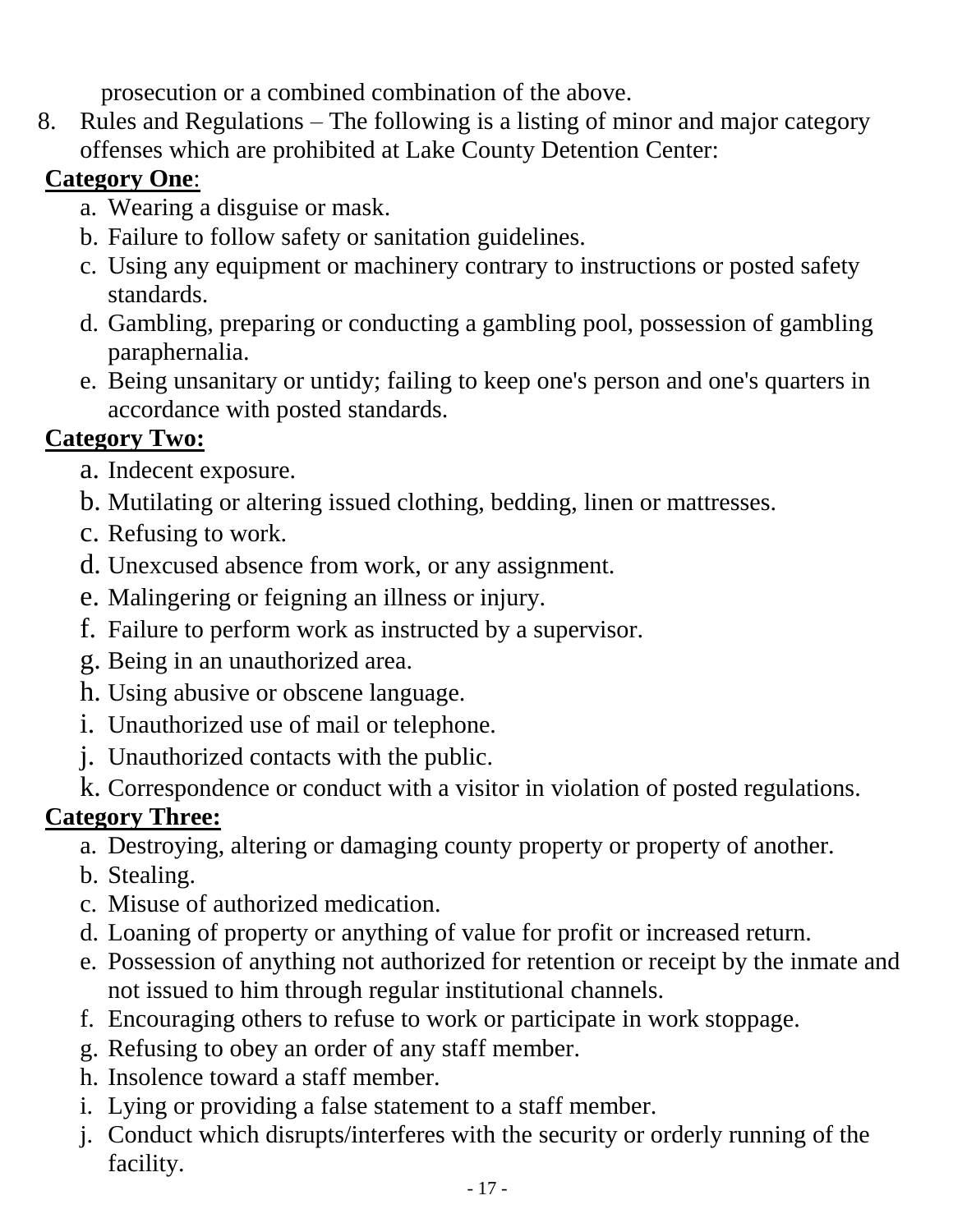- k. Counterfeiting, forging or unauthorized reproduction of any document, article, identification, money, security, or official paper.
- l. Participating in an unauthorized meeting or gathering.
- m.Failure to stand count.
- n. Interfering with the taking of count.
- o. Making intoxicants or being intoxicated.
- p. Tattooing or self-mutilation.

# **Category Four:**

- a. Assaulting any person.
- b. Fighting with another person.
- c. Threatening another with bodily harm, or any offense against his person or property.
- d. Extortion, blackmail protection, demanding or receiving money or anything of value in return for protection against others to avoid bodily harm or under threat of informing.
- e. Engaging in sexual acts with others.
- f. Making sexual proposals or threats to another.
- g. Escape.
- h. Attempting or planning escape.
- i. Setting a fire.
- j. Tampering with or blocking any locking device.
- k. Adulteration of any food or drink.
- l. Possession or introduction of an explosive or any ammunition.
- m.Possession of contraband.
- n. Rioting.
- o. Encouraging others to riot.
- p. Engaging in, or encouraging, a group demonstration.
- q. Giving or offering any official or staff member a bribe, or anything of value.
- r. Giving money or anything of value to, or accepting money or anything of value from an inmate, a member of his family or his friend.
- 9. The following actions may be taken by the Inmate Disciplinary Committee/Hearing Officer:
	- a. **Category One Offenses-** Inmates are subject to a verbal or written reprimand and/or seven (7) days loss of privileges.
	- b. **Category Two Offense**s- Inmates are subject to a written reprimand and/or 8-14 days loss of privileges.
	- c. **Category Three Offenses-** Inmates are subject to disciplinary confinement and loss of privileges for 15-21 days.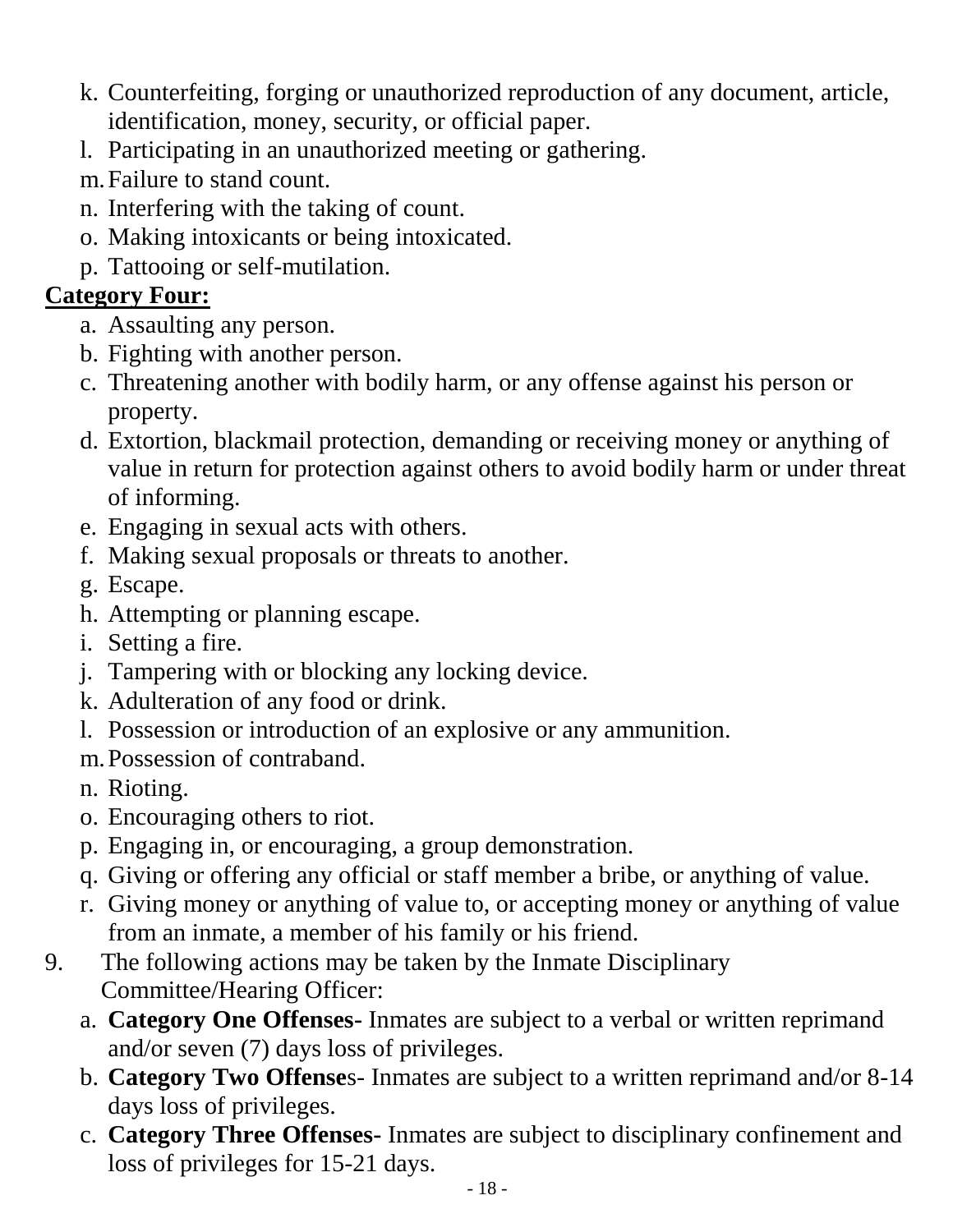- d. **Category Four Offenses-** Inmates are subject to 22-30 days loss of privileges and will be placed in disciplinary confinement, and if a trusty, subject to loss of extra gain time. Inmates may also be subject to possible criminal prosecution.
- 10. Inmates may be removed from trusty status if found guilty of any offense by the Inmate Disciplinary Committee/Hearing Officer.
- 11. The maximum discipline for rule violations shall be no more than 30 days for all violations arising out of one incident. Continuous confinement for more than 30 days requires the review and approval of the Corrections Administrator.
- 12. Inmates who habitually violate institutional rules and regulations are subject to disciplinary action one (1) category higher than recommended.
- 13. Each inmate will be given a copy of the Rules, Regulations, and Discipline during the admission process and a copy will be posted in the inmate housing areas. Interpretation of inmate rules and regulations are available to inmates with a language barrier or who do not understand them.
- 14. An inmate may appeal the Disciplinary Committee's recommendations to the Security Captain or designee by using the resident messaging kiosk system. The appeal must state why the disposition of the Disciplinary Committee should be changed. Once a decision is made on the appeal, the Security Captain or designee will reply with a final decision. All records are maintained in the system software.

# **VISITATION**

Visiting hours, days, and rules for all inmates will be available in each housing area. The visitor must register for video visitation using the following link: **<https://securustech.net/en/web/securus/videovisitation>** which is also available on the LCSO website, LCSO.ORG. Incomplete or improper information will not be processed.

- 1. Attorneys are not required to be on the visitation list. Clergy wishing to visit inmates in a pastoral capacity must contact the Chaplain's office.
- 2. It is the responsibility of the inmate to inform their visitors of changes in schedules, if any.
- 3. All visitors are subject to being electronically monitored/recorded.
- 4. There will be no contact visitation.
- 5. Visitors must present a picture ID at the time of check in at the Video Visitation Center.
- 6. All visitors must be appropriately dressed or they may be dismissed for inappropriate attire.
- 7. Two (2) adult visitors and two (2) children 12 years of age or older are permitted at one time. Children must accompanied by their parent or legal guardian.
- 8. Leaving children unattended will result in the termination of the visit.